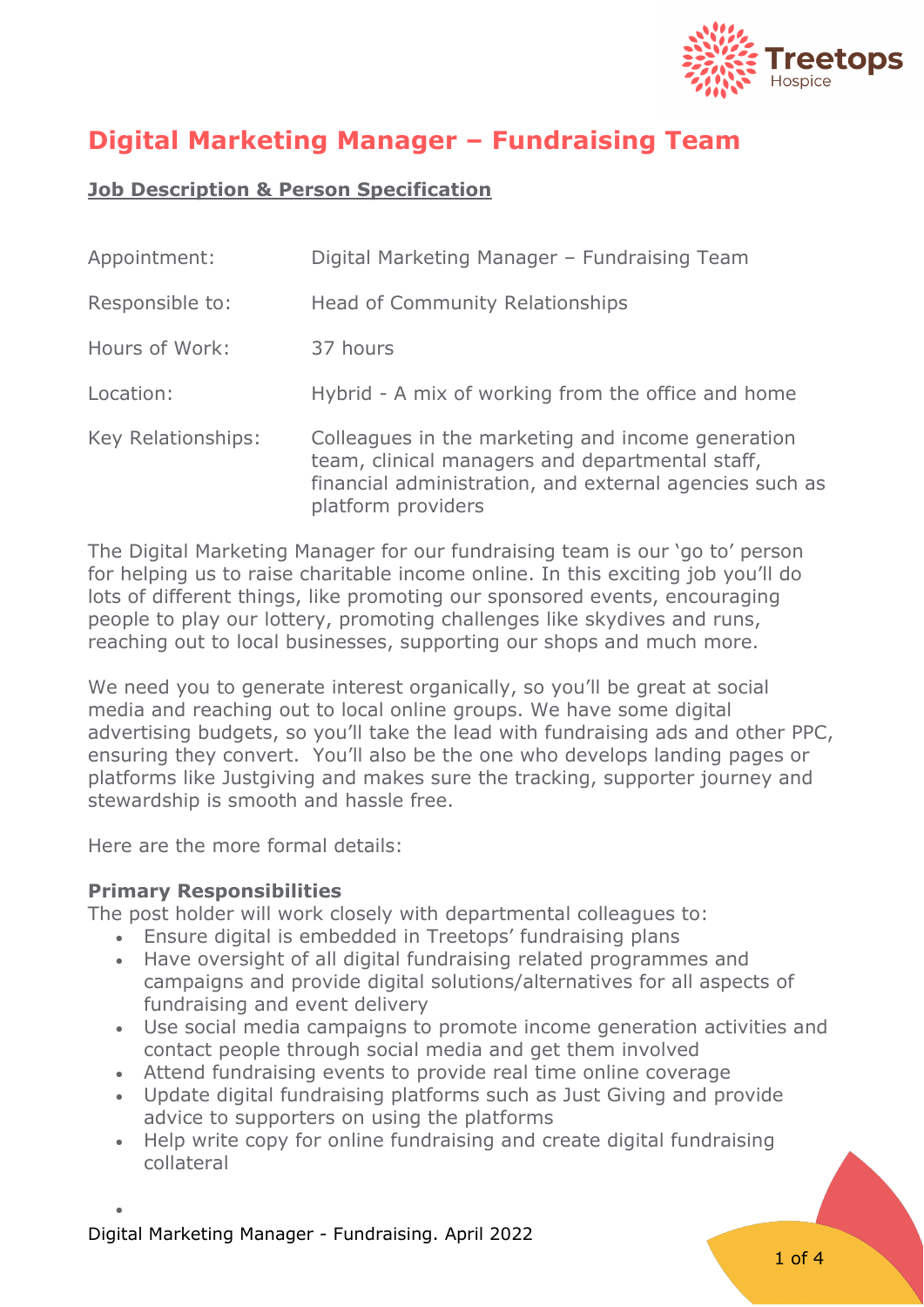

- Create reports, analyse data and monitor performance to keep activities on track and to increase the effectiveness of fundraising
- Support and advise colleagues with their digital fundraising requirements
- Research, launch, evaluate and improve new digital fundraising channels and/or products
- Under the direction of the Head of Supporter Relationships:
- Develop and implement online supporter stewardship, communications and relationship building plans
- Develop digital fundraising relationship related communications including emails and social media posts
- Work closely with the marketing team to ensure digital activities are deconflicted with their digital profile building and advertising activities

## **Communication and Relationships**

- As part of the Community Relationships team, work with colleagues to:
	- Agree design, messaging, and marketing channels to increase income from community, in-memory, legacy, events, business, trust and philanthropic fundraising streams
	- Adopt digital communications, identify fundraising platforms, find digital solutions to income generation challenges
	- plan hybrid/virtual events
- Work collaboratively with the marketing team, who have overall responsibility for the website and social media platforms and who generate human interest content
- Work collaboratively with the Lottery and Retail teams, to support digital initiatives for income generation
- Monitor social media in the evening and at weekends to reply to supporter messages and posts
- Develop and lead key cross-team collaborative working groups for the delivery of digital fundraising projects, ensuring members are motivated, clear on roles and responsibilities, and working towards a shared goal
- Co-operate and liaise with departmental and inter-departmental colleagues
- Participate in and contribute as appropriate to team meetings
- Talk to and guide supporters using fundraising platforms
- Build and maintaining excellent ongoing relationships with numerous external digital agencies and suppliers
- Use the charity's database to manage all supporter relationships ensuring all records are kept up to date

# **Decision-making and Problem-solving**

- Undertake data analysis to assess the performance of activity and apply the findings to influence future plans
- Prioritise the digital fundraising activities that generate most charitable income
- Solve problems by offering digital solutions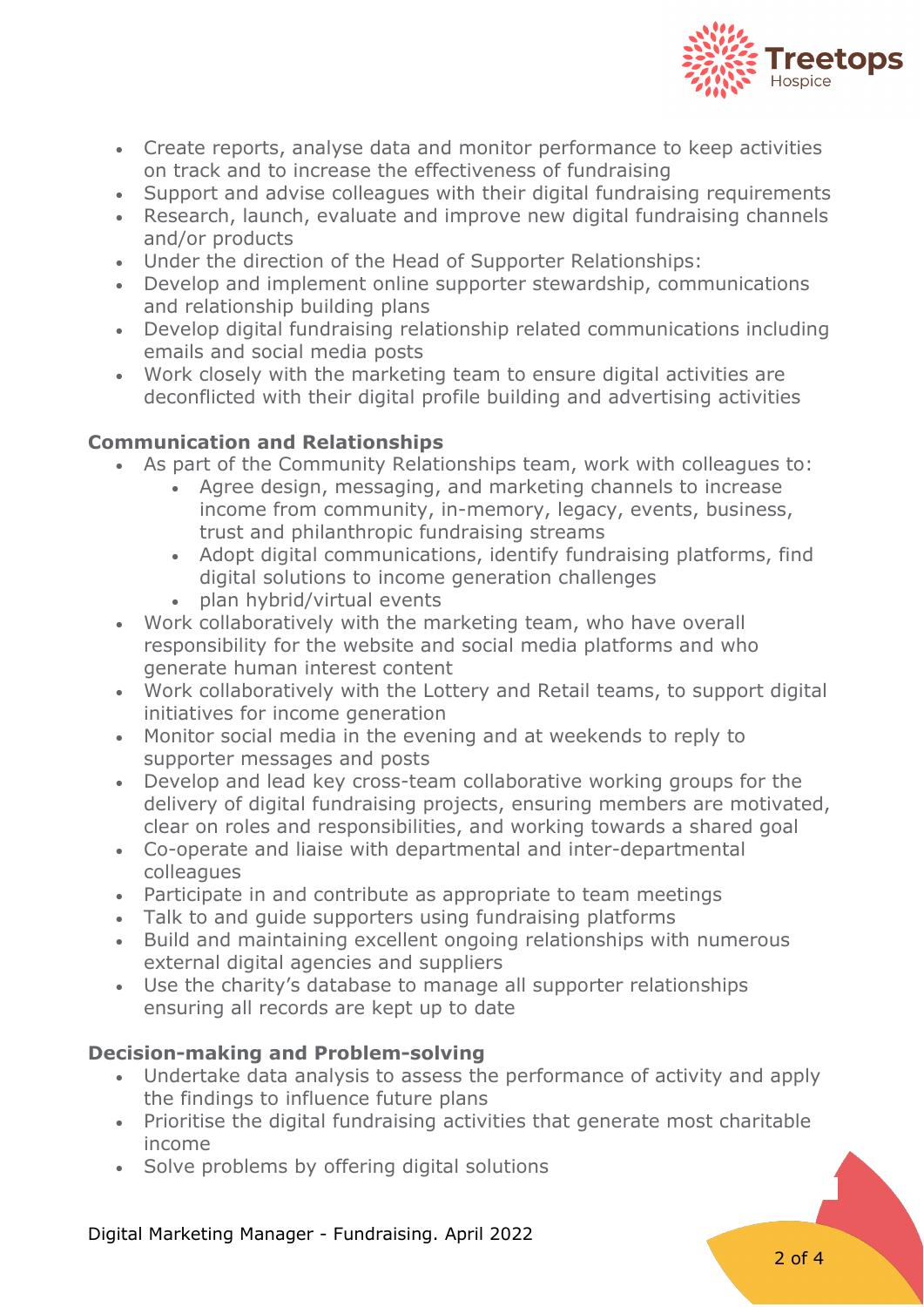

## **Training and Development**

- Keep up to date with new developments, legalities, codes of conduct and best practice within both digital and the wider fundraising sector
- Take a proactive role in your own continual professional development

## **Financial & Physical Resources Responsibility**

- Ensure income generation targets are met
- Stay informed about legalities and codes of conduct in the wider fundraising sector
- Be accountable for the efficient management of both income and expenditure for fundraising products, campaigns, and events

#### **Responsibility for Information**

- Respect confidentiality regarding all issues related to Treetops' business
- Give strategic advice concerning digital activity
- Comply with GDPR and other legal and statutory requirements
- Use the charity's database to manage all relationships (both individual and organisational), ensuring all records are kept up to date

#### **Working Conditions**

- As part of the Income Generation Team, you will sometimes have to work on evenings and at weekends for which time off in lieu will be granted
- Required to provide some out-of-hours coverage for social media and digital/hybrid events
- Required to work longer working days on occasions
- Required to work from the office as business needs require and in line with charity guidance.

#### **Physical/Mental Effort**

Physical

- You will be able to drive using personal car (for which appropriate insurance at own cost must be obtained)
- You may help to set up and down fundraising events and stands Mental
	- Able to deal with vulnerable, distressed, anxious or difficult people in accordance with Treetops' policies
	- Frequently need to concentrate on a particular subject for  $1 2$  hours at a time, e.g., in meetings, when updating platforms and working on **budgets**
	- Able to deal with a lot of interruptions and frequent switching between activities, taking calls, information requests, etc.
	- Able to cope in an environment where work is managed by to key performance indicators